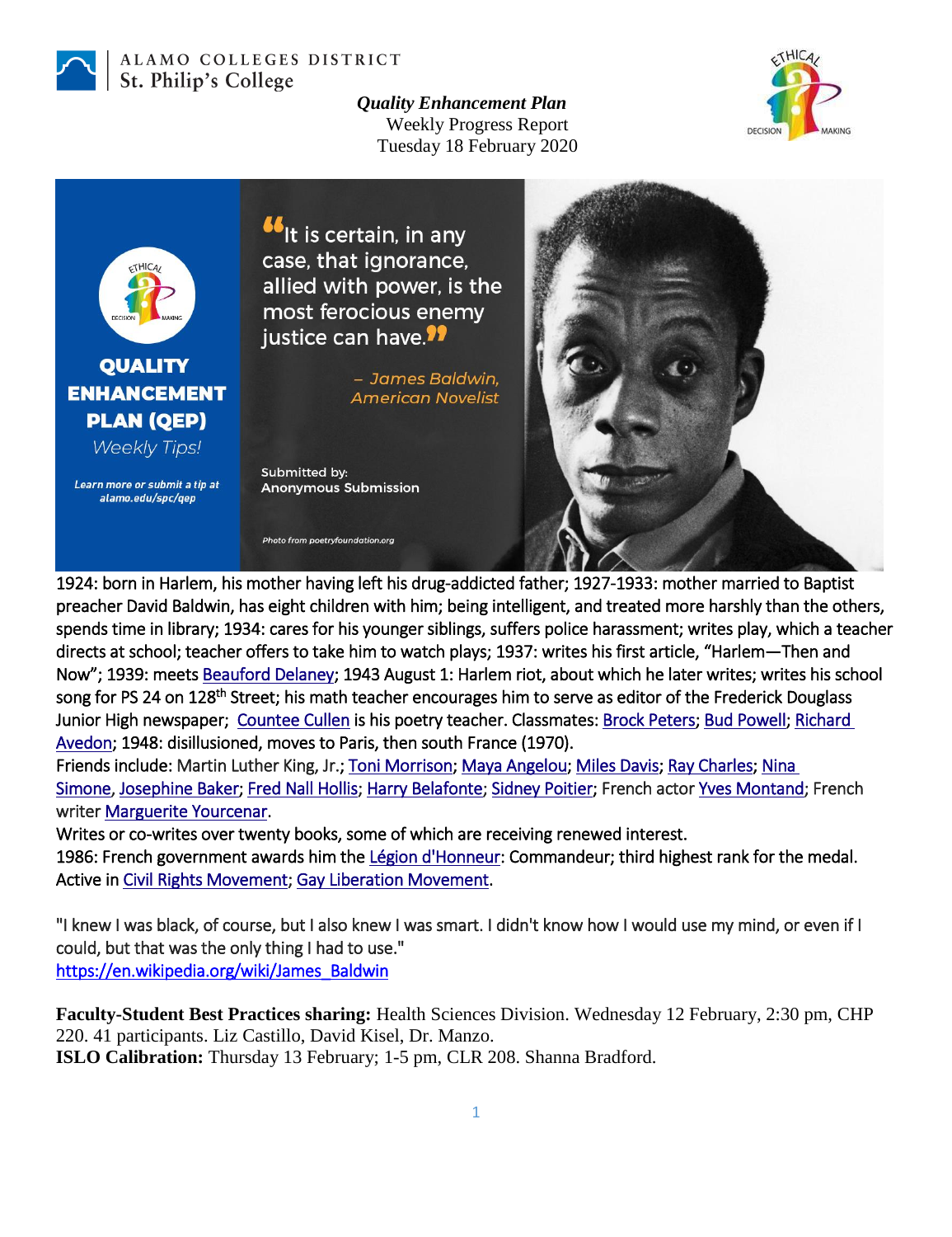**ISLO Assessment:** Friday 14 February; 7:30-5 pm, CLR 208; 210. Shanna Bradford. 36 faculty; Dr. Guerrero, Shanna Bradford, Shannon Gonzales; 490 assessments.

**Mock Ethics Bowl with Santa Fe College:** Monday 17 February, 3-4:30 pm, SLC 219B, National cases 10 and 5. Ann Thebaut, Andy Hill, Charlie Langston, Jill Zimmerman, Ruben Guerrero, Dr. Manzo. **Six SPC students participated:** Robert Aguilera, Emily Cárdenas, Nathaniel Garza, Joseph Gutierrez, Carolyn Matthews, and Kele' Mills; eight Philosophy students also observed. **Santa Fe Advisors /Coach**: Lisa Charney (speech & humanities professor); Chris Zurheide (ESL writing instructor); Claire Orenduff (art history professor); Ann Thebaut (philosophy professor & Coach, Santa Fe Ethics Bowl Teams, college and high school levels). **Santa Fe students included**: Gillan Chalono; Areli Villavicencio; Liam Frank; Monica MacKenzie.

## **Upcoming Tasks, Events, and Initiatives**

**Faculty-Student Best Practices sharing:** Academic Services Division, Wednesday 19 February, 9:00 am, CLR 301.

**Faculty-Student Best Practices sharing:** Applied Science & Technology, Southwest Campus (SWC) Division, Thursday 20 February, 3 pm.

**Community awareness:** Dual Credit/Early College High School Annual Breakfast: Friday 21 February, Bowden Alumni Center, 8-12 pm.

**Community awareness:** Health Information Technology Advisory. Friday 21 February, 2 pm, CHP 135. Heather McLachlan, Health Information Professional, Assistant Professor, Respiratory Care Professional, Masters in Health Administration (MHA), Registered Health Information Administrator (RHA).

**Faculty-Student Best Practices sharing:** College Division, Friday 28 February, 1:30 pm, SLC 126.

**Student Engagement:** Respiratory Care Technology Program. Friday, 6 March, 12-1 pm, CHP. Christian Baker, Director of Clinical Education; Master of Science in Management and Leadership (MSML), Registered Respiratory Therapist (RRT), Respiratory Care Professional (RCP). 41 students.

**Community awareness:** Invasive Cardiovascular Technology Advisory (ICVT). Thursday 12 March, 12-1 pm, CHP 337. Benjamin Ochoa, Program Director; Bachelors of Science in Health Care Technology; Registered Cardiovascular Invasive Specialist (RCIS), Registered Cardiac Sonographer (RCS), Fellow Alliance of Cardiovascular Professionals (FACVP).

**Faculty-Student Best Practices sharing:** Student Success Division, Friday 20 March, 9:00 am, TSC 216.

**Community awareness:** Diagnostic Medical Sonography Advisory (DMSO). Friday 20 March, 2-3 pm, CHP 112. Yvette Senovsky, Doctor of Medicine (MD); American Registry of Diagnostic Medical Sonography (RDMS); Program Director.

**Student Engagement:** Introduction to Sonography Class, Tuesday 24 March, 9:30-10:20 am, CHP 114. Heather Wright, Diagnostic Medical Sonography Adjunct; Bachelors of Science in Community Health (BS); American Registry of Diagnostic Medical Sonography(RDMS); Registered Vascular Technologist (RVT); American Registry of Radiologic Technologist in Sonography (ARRT[S]). 24 First Year Students.

**Community awareness:** Physical Therapist Assistant Advisory. Tuesday 24 March, noon, CHP 318. Tunetha Parchem, Director, Instructor Physical Therapist Assistant (PTA), Master of Physical Therapy (MPT).